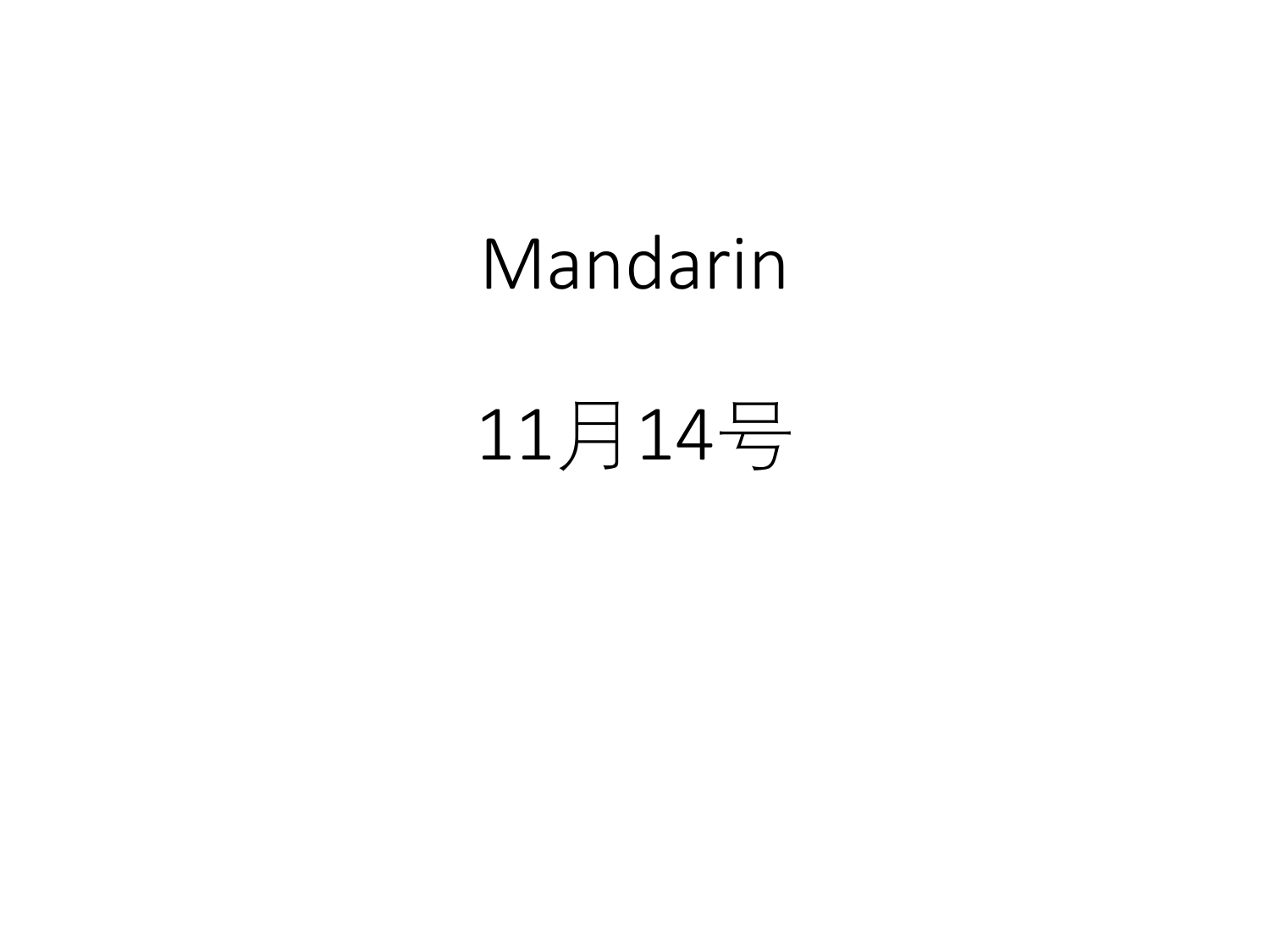1. 一, 二, 三, 四, 五, 六, 七, 八, 九, 十, 十一, 十二 二十, 三十, 四十, 五十, 六十, 七十, 八十, 九十 一百, 一千, 一万

2. 早上好 中午好 下午好 晚上好 晚安

3.星期一,星期二,星期四,星期五,星期六,星期日(天)

4. 一月, 二月, 三月, 四月, 五月, 六月, 七月, 八月, 九月, 十月, 十一月, 十二月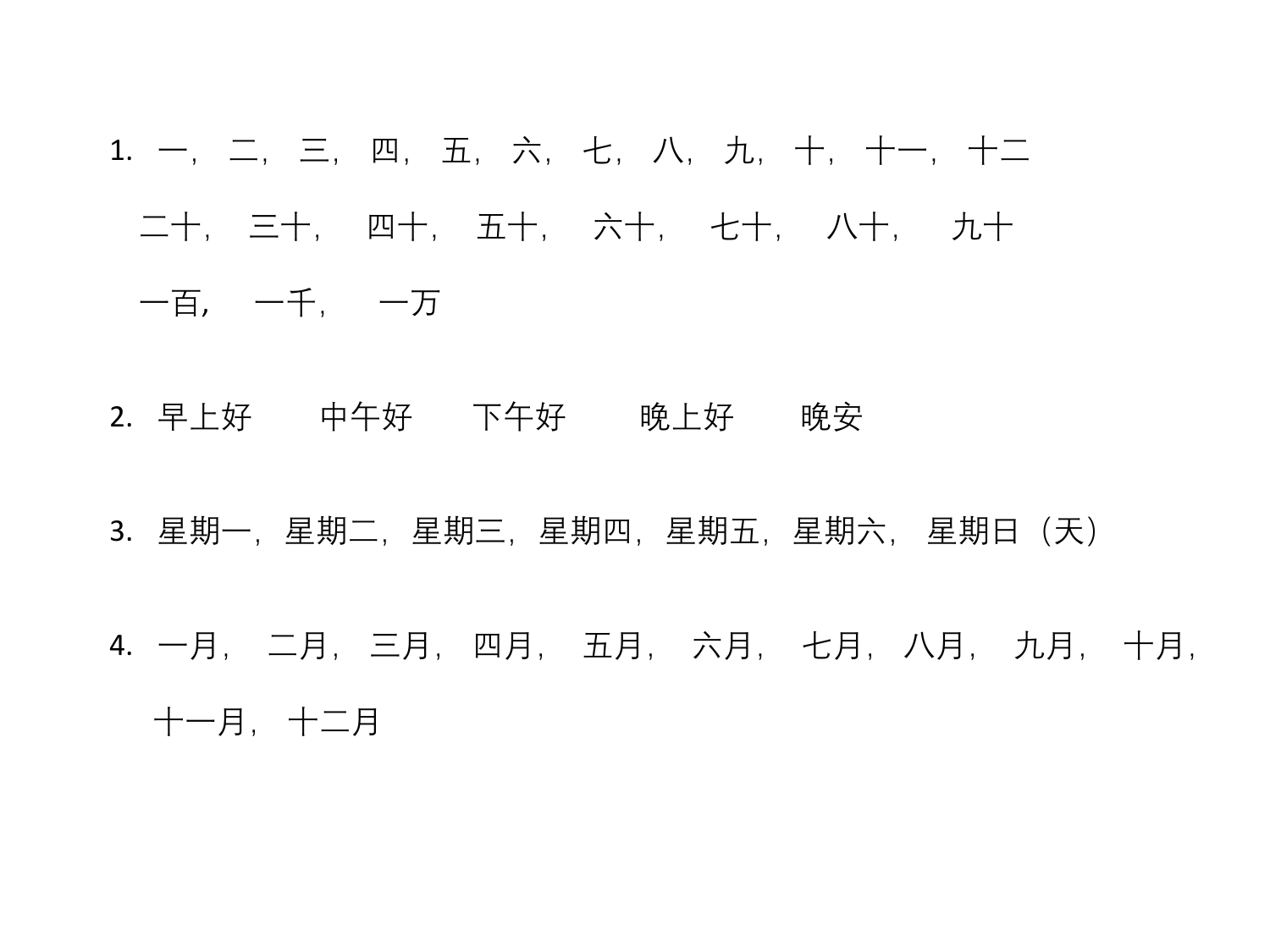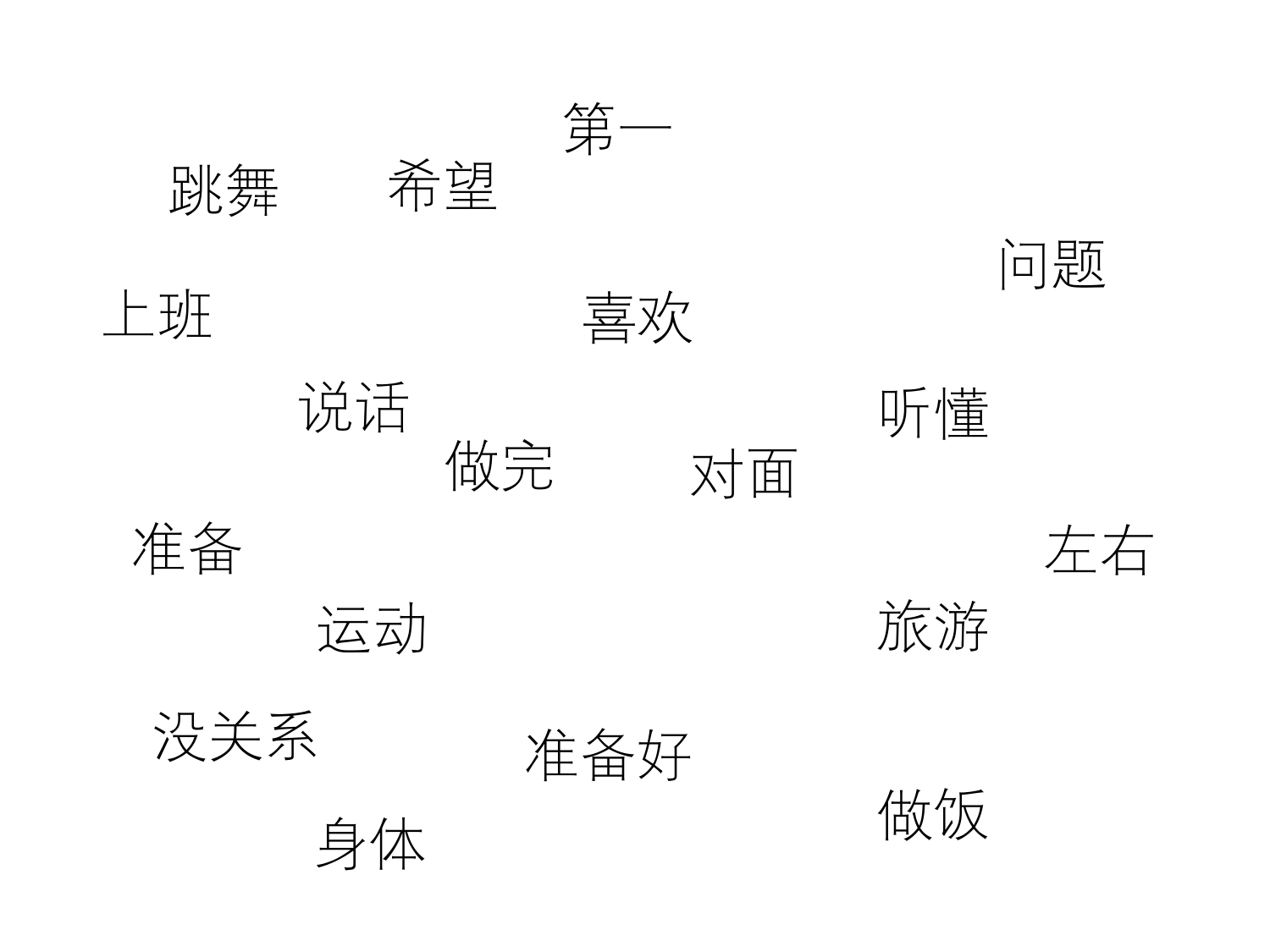# 这些词的反义词是什么?

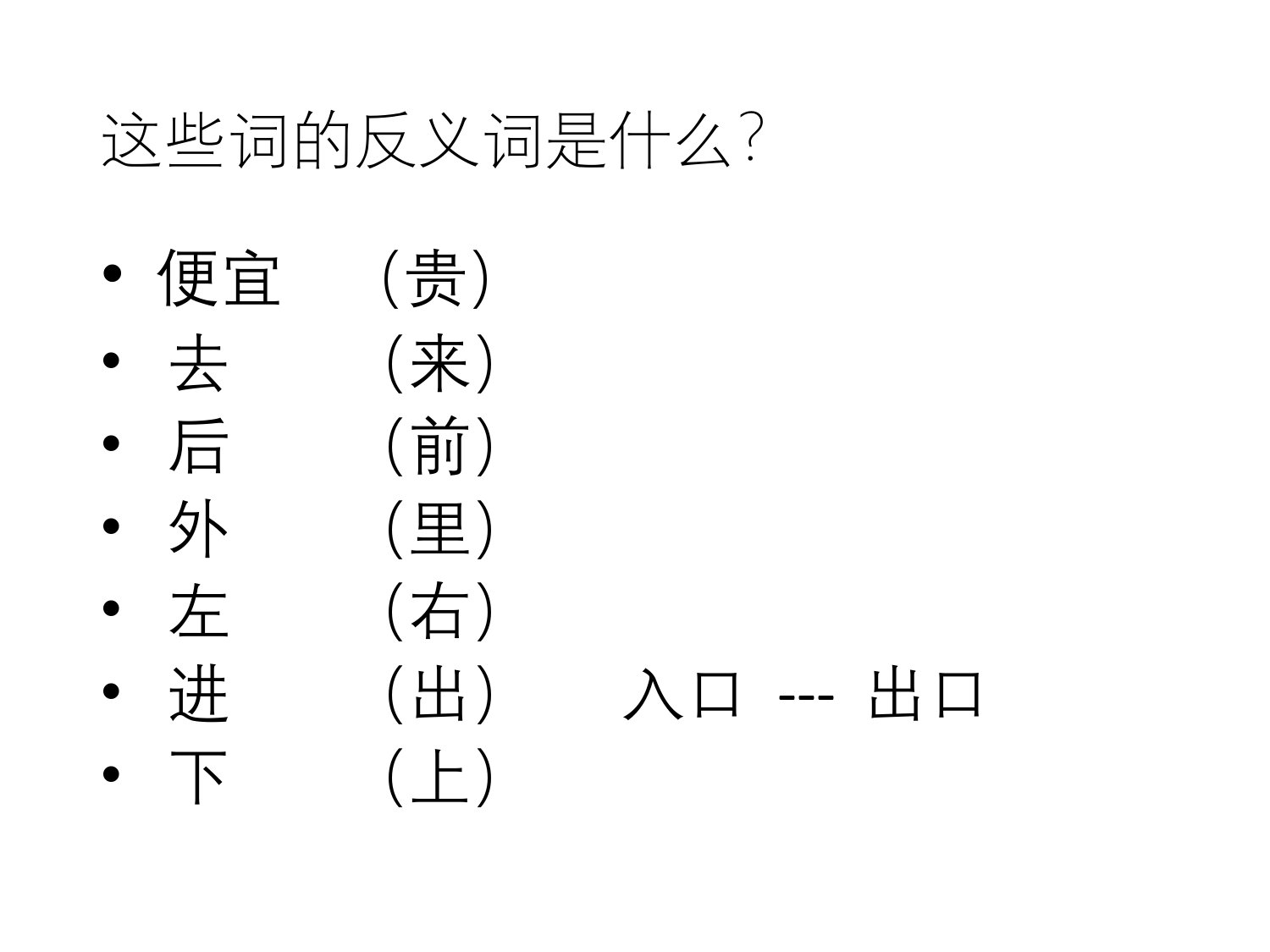### 在歌厅 In a karaoke bar 20 11-1





- A: 什 么 朋友? 是不是 男朋友?
- B: 不是不是, 我同学 介绍的, 昨天第一次见。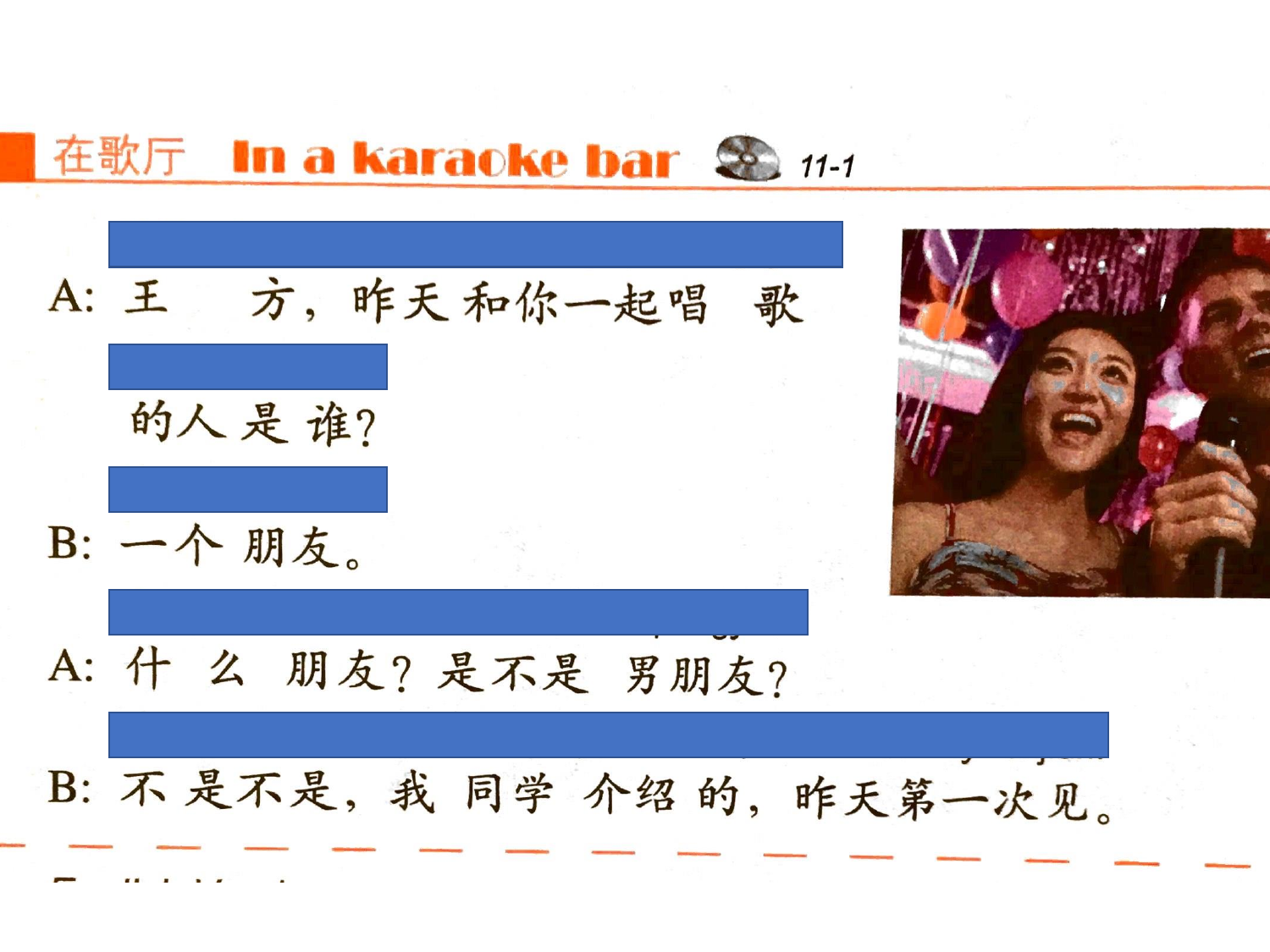



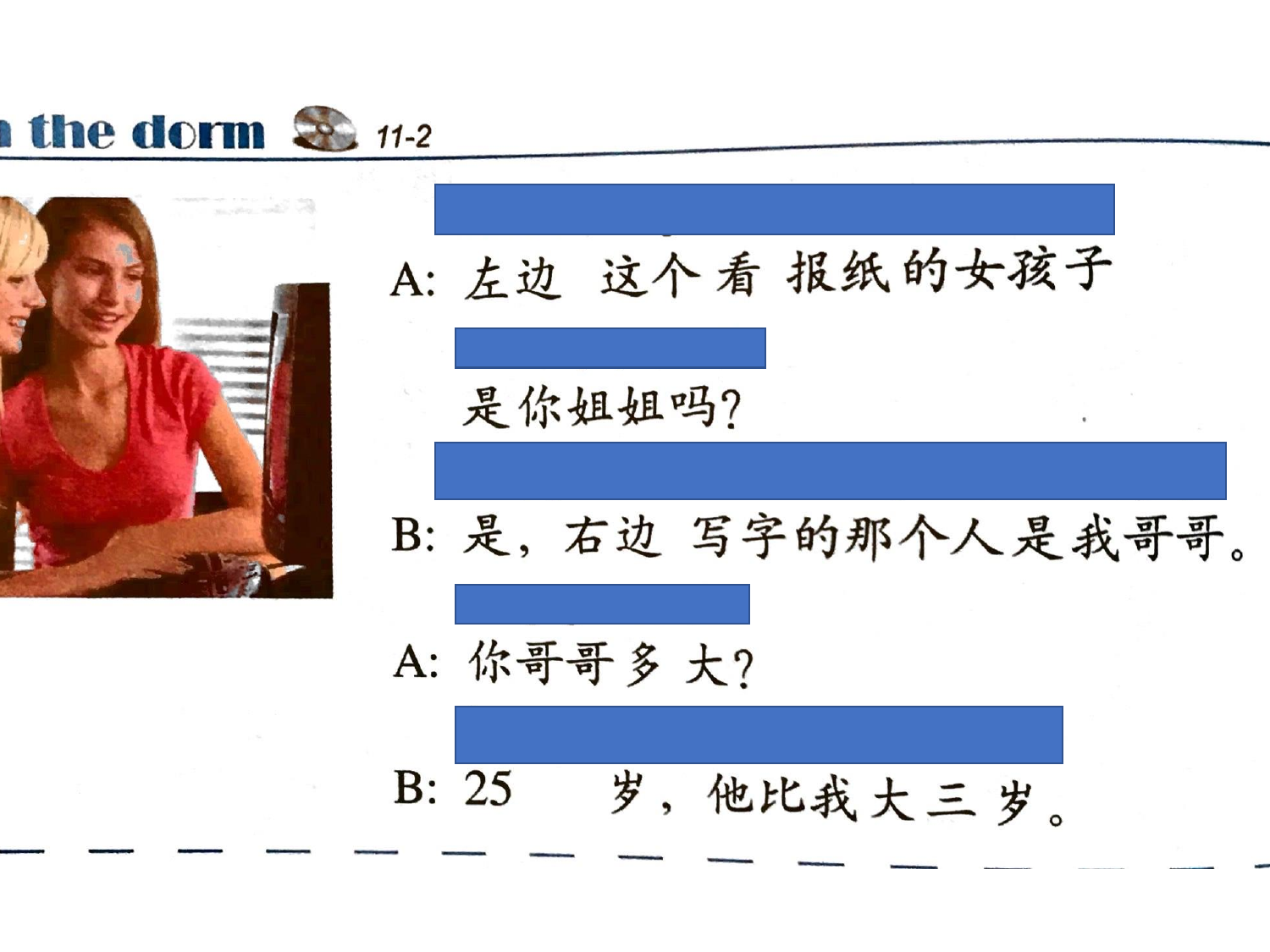

B: 是, 苹果 也比昨天 便宜一些。您来点儿吧。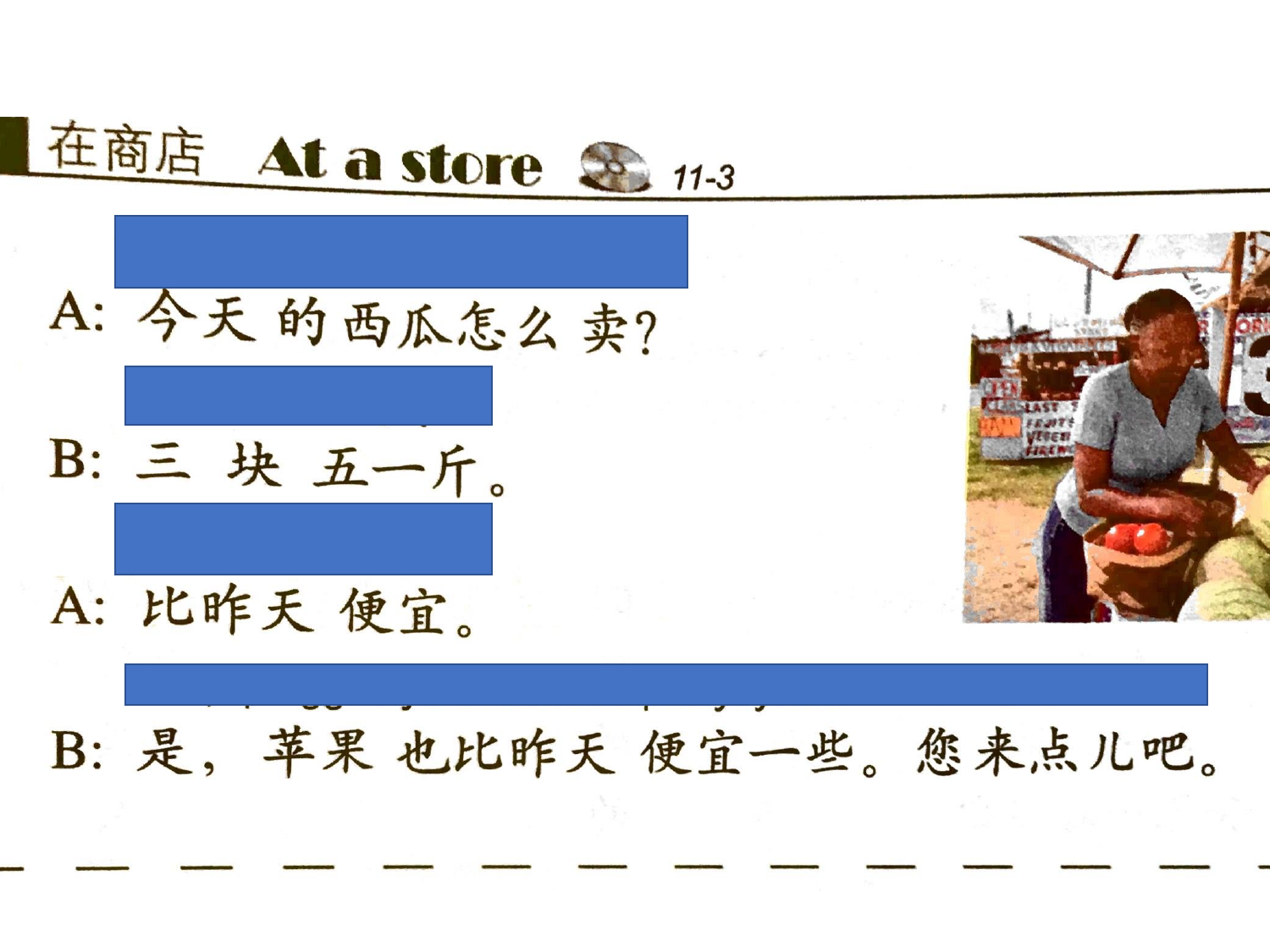#### Translate:

- Don't read the newspaper!
- Rest more
- After taking medicine
- The doctor made me do more sport
- Stop watching tv!
- The teacher told me to drink more coffee

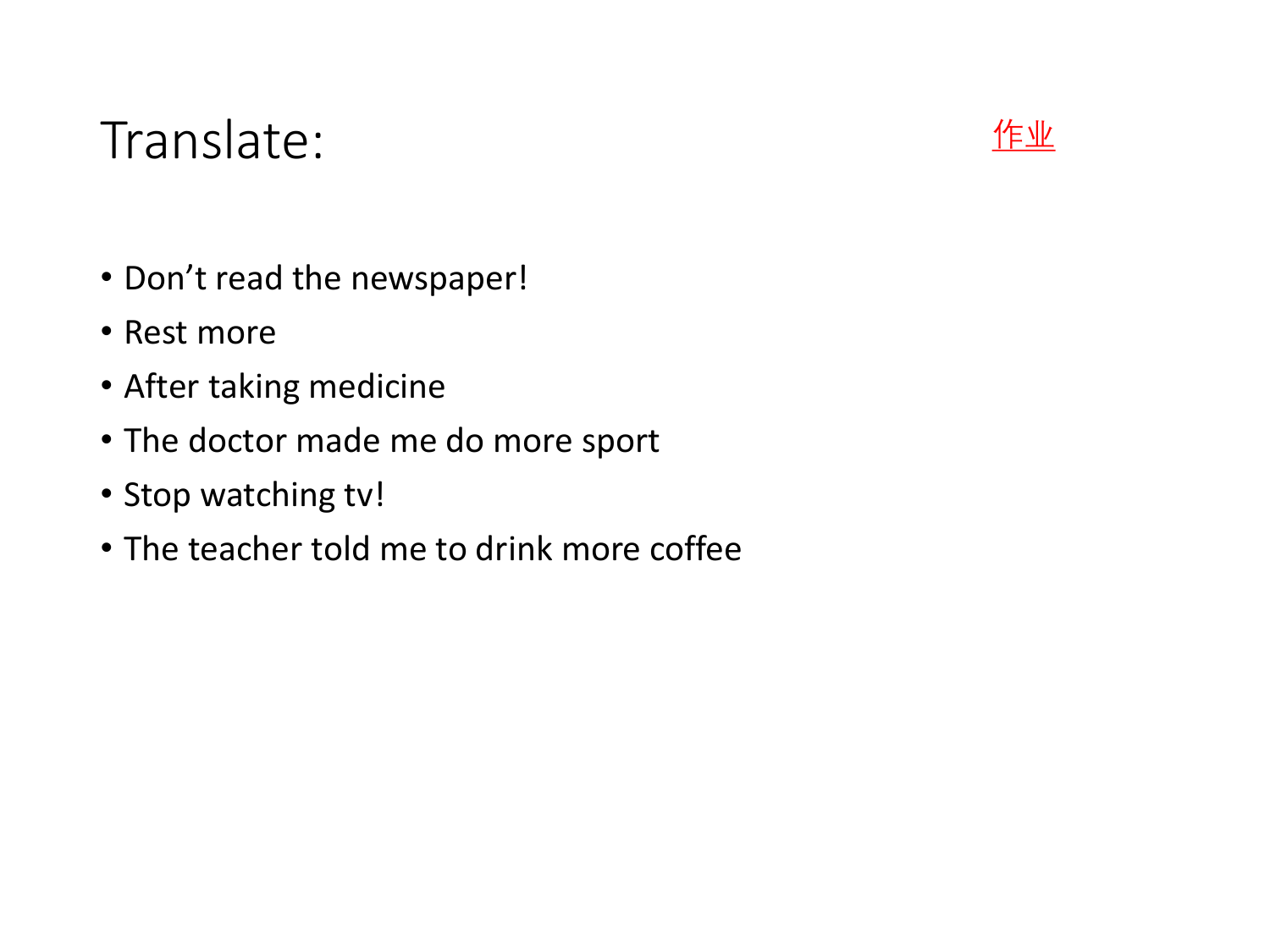#### Not-so-crazy sentences

- How many people are there in your family?
- Your mobile phone is under the book
- She is a very good baby
- Is your country very big?
- He works at the company in Beijing. (He at Beijing company works)
- My friend is going to China in the morning.
- I'm looking for my friend's company
- I want to drive to Xi'an
- Are they studying Chinese at University?
- I don't understand this character (use 'ming2bai2')